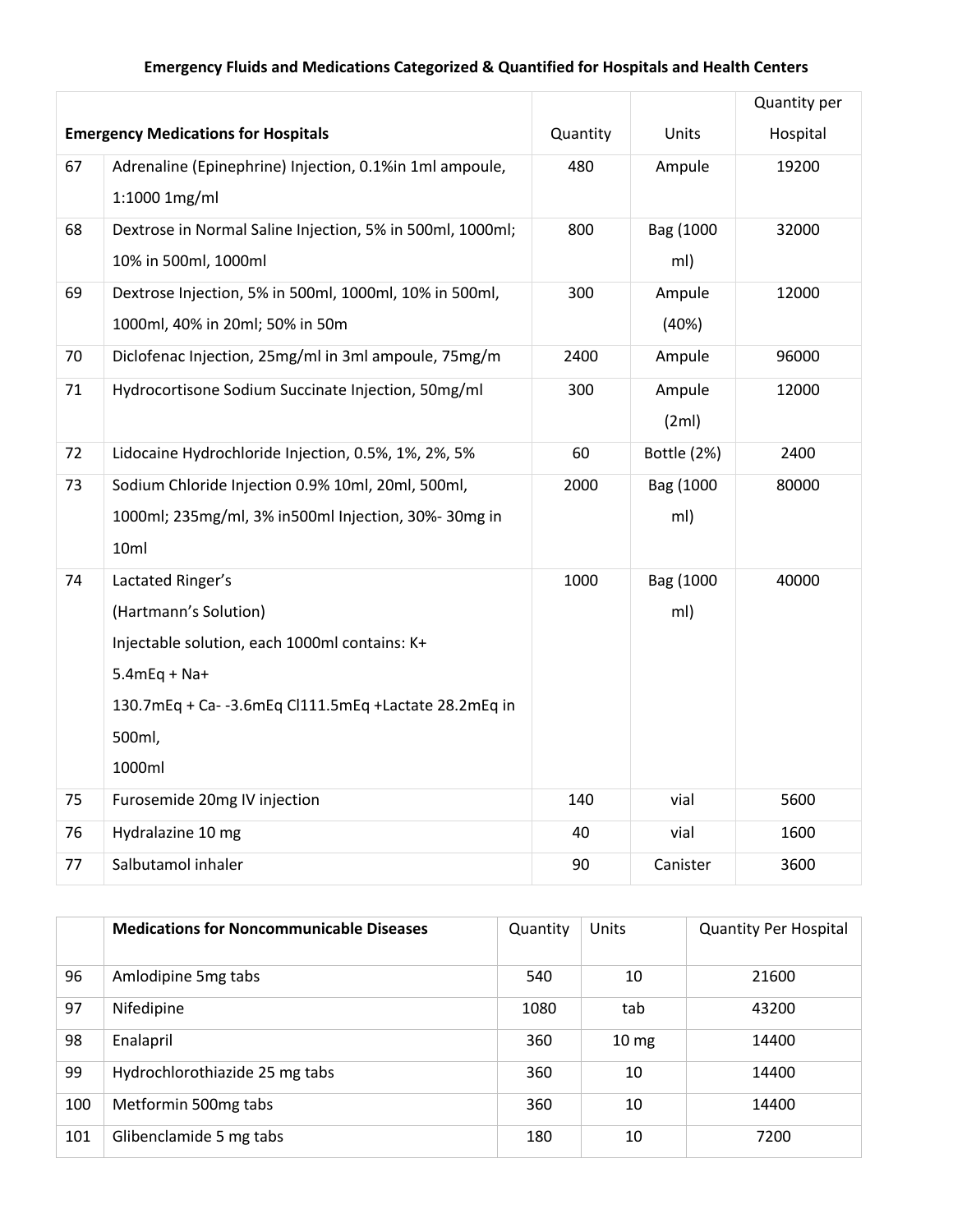| 102 | NPH insulin 100U/ml            | 80   | Vials        | 3200   |
|-----|--------------------------------|------|--------------|--------|
| 103 | Regular Insulin 100U/ml        | 40   | <b>Vials</b> | 1600   |
| 104 | Insulin syringe                | 1800 | PC           | 72000  |
| 105 | Glucometer strips              | 32   | Bottles of   | 1280   |
|     |                                |      | 50 test      |        |
|     |                                |      | strips       |        |
| 106 | Urinalysis dipstick test strip | 8    | Test strips  | 320    |
|     |                                |      | of 50/bottle |        |
| 107 | Furosemide 40mg tabs           | 1080 | 10           | 43200  |
| 108 | Diazepam 5mg tablets           | 180  | 10           | 7200   |
| 109 | Phenytoin 100mg tabs           | 90   | 10           | 3600   |
| 110 | Chlorpromazine 25 tabs         | 90   | 10           | 3600   |
| 111 | Haloperidol 2mg tabs           | 90   | 10           | 3600   |
| 112 | Amitriptyline 25 mg tabs       | 540  | 10           | 21600  |
| 113 | Prednisolone 5mg tabs          | 5400 | pcs          | 216000 |
| 114 | Theophedrine tabs              | 270  | 10           | 10800  |
| 115 | Beclomethasone inhaler         | 90   | Cannister    | 3600   |

|    |                                                                                              | <b>Quantity per</b> |               | <b>Quantity for</b> |
|----|----------------------------------------------------------------------------------------------|---------------------|---------------|---------------------|
|    | <b>Fluids &amp; Medications for Health Centers</b>                                           | health center       | Unit          | <b>100 HCs</b>      |
| 55 | Adrenaline (Epinepherine) Injection, 0.1%in 1ml<br>ampoule, 1:1000 1mg/ml                    | 480                 | Ampule        | 48000               |
| 56 | Dextrose in Normal Saline Injection, 5% in 500ml,<br>1000ml; 10% in 500ml, 1000ml            | 800                 | Bag (1000 ml) | 80000               |
| 57 | Dextrose Injection, 5% in 500ml, 1000ml, 10% in<br>500ml,<br>1000ml, 40% in 20ml; 50% in 50m | 300                 | Ampule (40%)  | 30000               |
| 58 | Diclofenac Injection, 25mg/ml in 3ml ampoule,<br>75mg/m                                      | 2400                | Ampule        | 240000              |
| 59 | Hydrocortisone Sodium Succinate Injection,<br>50mg/ml                                        | 300                 | Ampule (2ml)  | 30000               |
| 60 | Lidocaine Hydrochloride Injection, 0.5%, 1%, 2%,<br>5%                                       | 60                  | Bottle (2%)   | 6000                |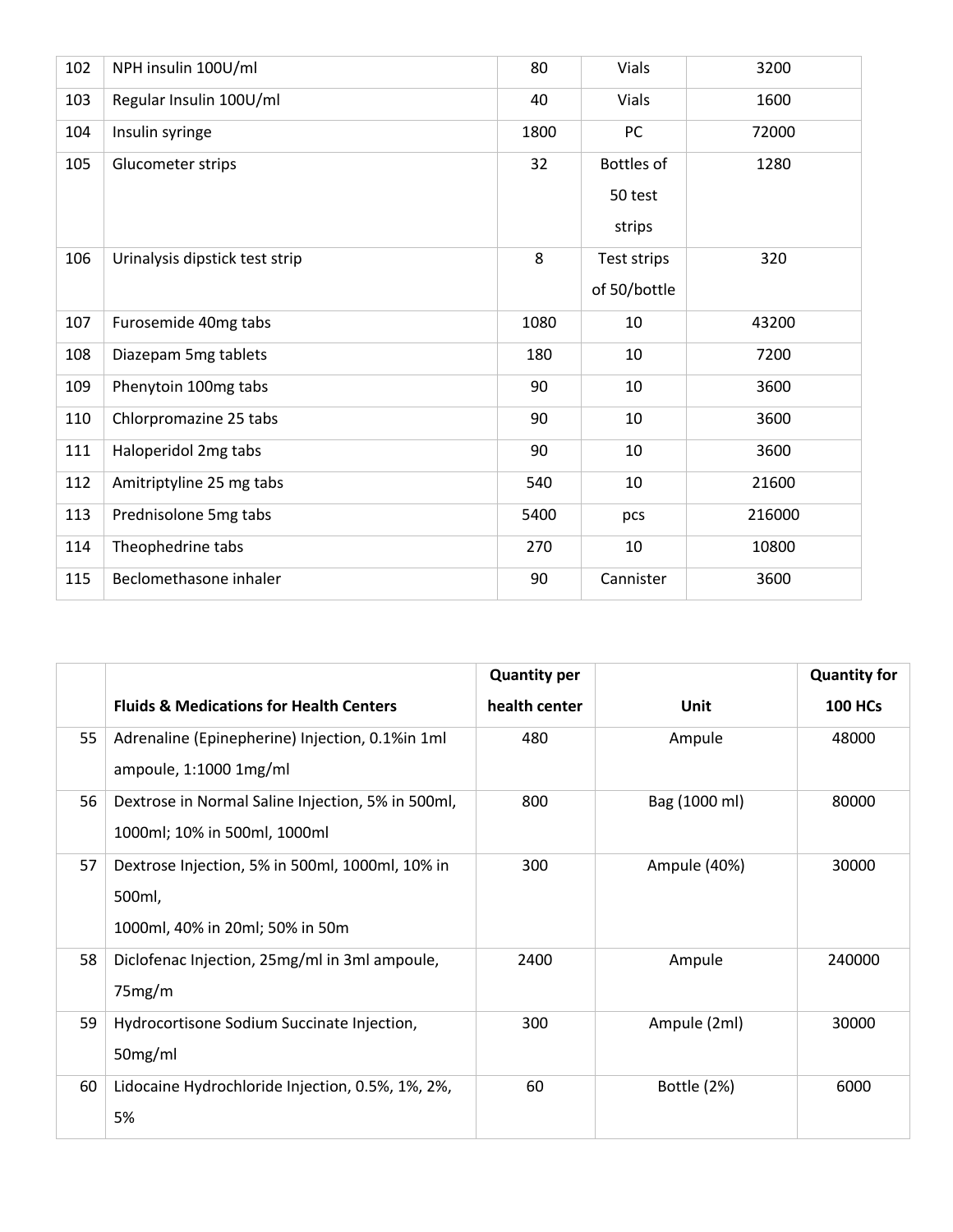| 61 | Sodium Chloride Injection 0.9% 10ml, 20ml,     | 2000           | Bag (1000 ml)    | 200000      |
|----|------------------------------------------------|----------------|------------------|-------------|
|    | 500ml, 1000ml; 235mg/ml, 3% in500ml Injection, |                |                  |             |
|    | 30%-30mg in 10ml                               |                |                  |             |
| 62 | Lactated Ringer's                              | 1000           | Bag (1000 ml)    | 100000      |
|    | (Hartmann's Solution)                          |                |                  |             |
|    | Injectable solution, each 1000ml contains: K+  |                |                  |             |
|    | $5.4$ mEq + Na+                                |                |                  |             |
|    | 130.7mEq + Ca- -3.6mEq Cl111.5mEq +Lactate     |                |                  |             |
|    | 28.2mEq in 500ml,                              |                |                  |             |
|    | 1000ml                                         |                |                  |             |
| 63 | Furosemide 20mg IV injection                   | 140            | vial             | 14000       |
| 64 | Hydralazine 10 mg                              | 40             | vial             | 4000        |
| 65 | Salbutamol inhaler                             | 90             | Canister         | 9000        |
| 66 | WHO / EDK Kit                                  |                |                  | $\mathbf 0$ |
| 70 | <b>RUTF</b>                                    | 5760           | Sachets          | 576000      |
| 71 | Mebendazole                                    | 10.5           | Tab/bottle       | 1050        |
| 72 | Albendazole                                    | 10.5           | Tab/ bottle      | 1050        |
| 73 | Amoxicillin                                    | 10.5           | bottle 125/5ml   | 1050        |
| 74 | <b>Folic Acid</b>                              | 10.5           | 5mg once         | 1050        |
| 75 | Vitamin A                                      | 48             | 200,000IU        | 4800        |
| 76 | <b>MUAC</b>                                    | $\overline{2}$ | Pieces           | 200         |
| 77 | <b>Weight Scale</b>                            | $\overline{2}$ | Pieces           | 200         |
| 78 | <b>Bathing Plastic</b>                         | $\overline{2}$ | Pieces           | 200         |
| 79 | OTP card                                       | 48             | Pieces           | 4800        |
| 80 | $F-75$                                         | 31.5           | Tin              | 3150        |
| 81 | $F-100$                                        | 52.5           | Tin              | 5250        |
| 82 | ReSoMal                                        | 58.5           | Packet           | 5850        |
| 83 | Tally sheet                                    | $\overline{3}$ | Pieces           | 300         |
| 89 | Amlodipine 5mg tabs                            | 540            | 10               | 54000       |
| 90 | Nifedipine                                     | 1080           | 20 mg PO BID     | 108000      |
| 91 | Enalaprile                                     | 360            | 10 <sub>mg</sub> | 36000       |
| 92 | Hydrochlorothiazide 25 mg tabs                 | 360            | 10               | 36000       |
| 95 | Metformin 500mg tabs                           | 360            | 10               | 36000       |
| 96 | Glibenclamide 5 mg tabs                        | 180            | 10               | 18000       |
| 97 | NPH insulin 100U/ml                            | 80             | Vials            | 8000        |